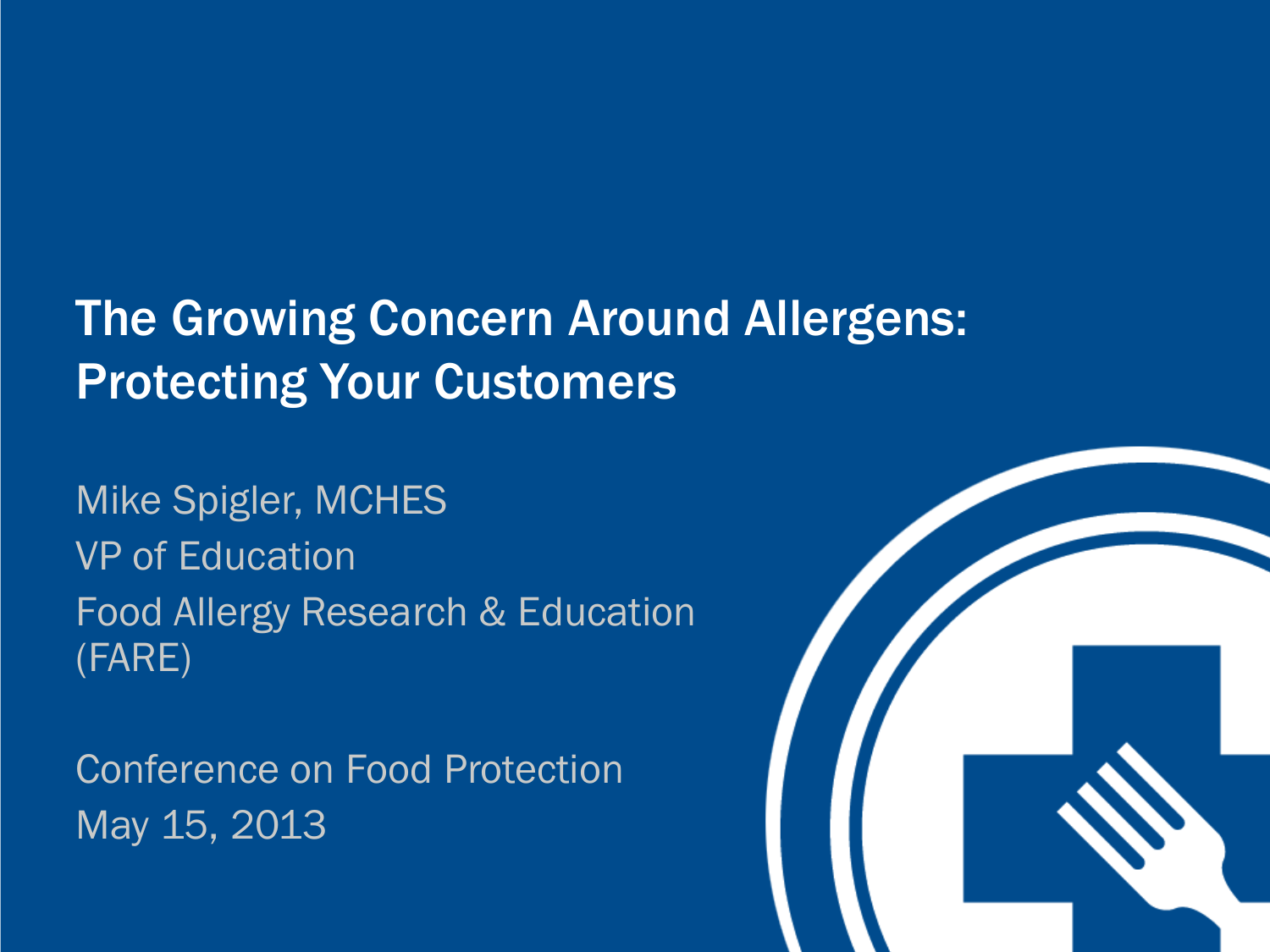# About Food Allergy Research & Education (FARE)

- **The leading national nonprofit working on behalf of** the 15 million Americans with food allergies.
- Formed in October 2012 between the merger of the Food Allergy & Anaphylaxis Network (FAAN) and the Food Allergy Initiative (FAI).
- **FARE's mission is to ensure the safety and inclusion** of individuals with food allergies while relentlessly seeking a cure.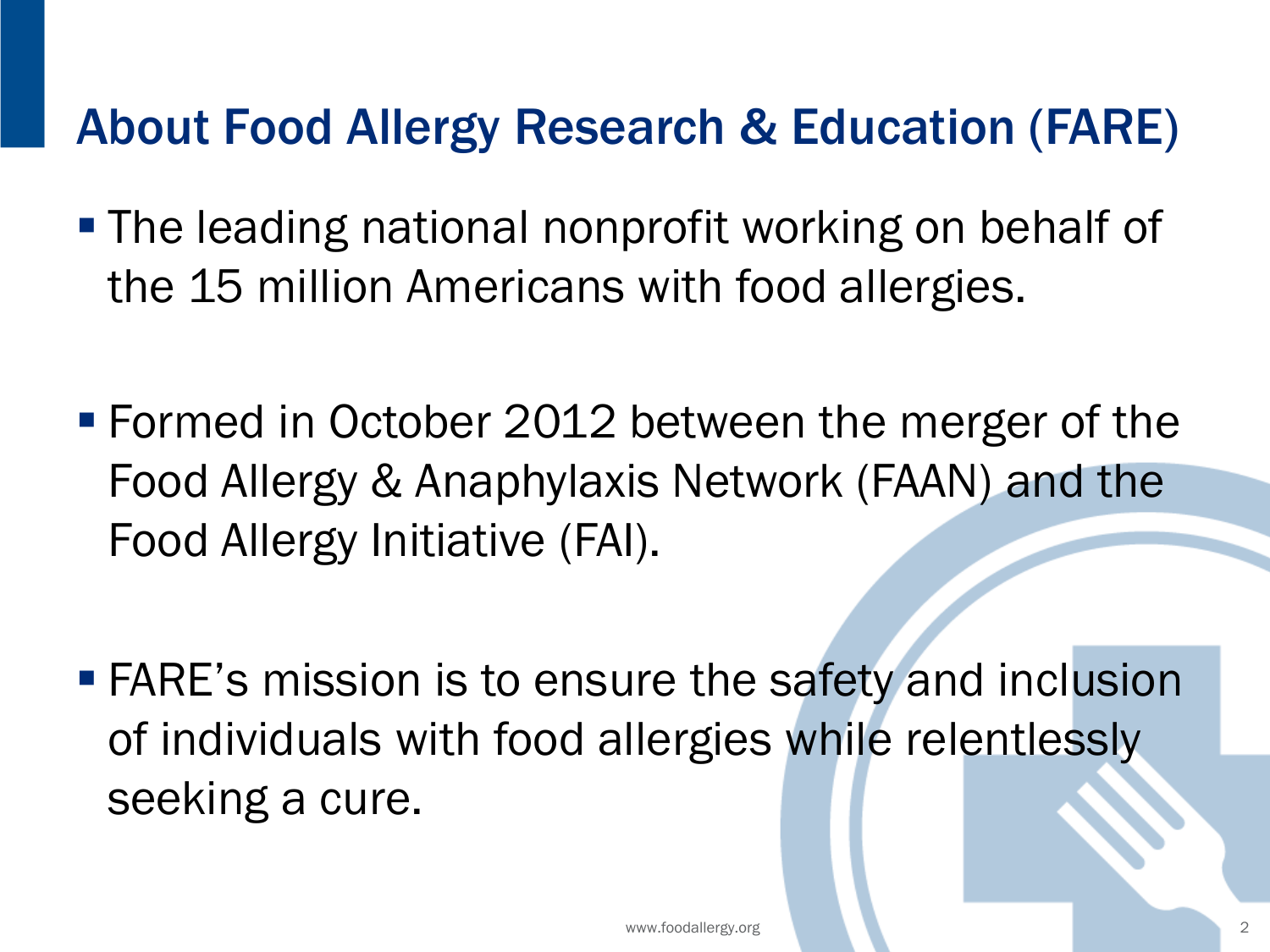# What is a Food Allergy?

- **Eight foods make up 90% of all food allergy** reactions:
	- » Peanut
	- » Tree nuts
	- » Milk
	- » Egg
	- » Wheat
	- » Soy
	- » Fish
	- » Shellfish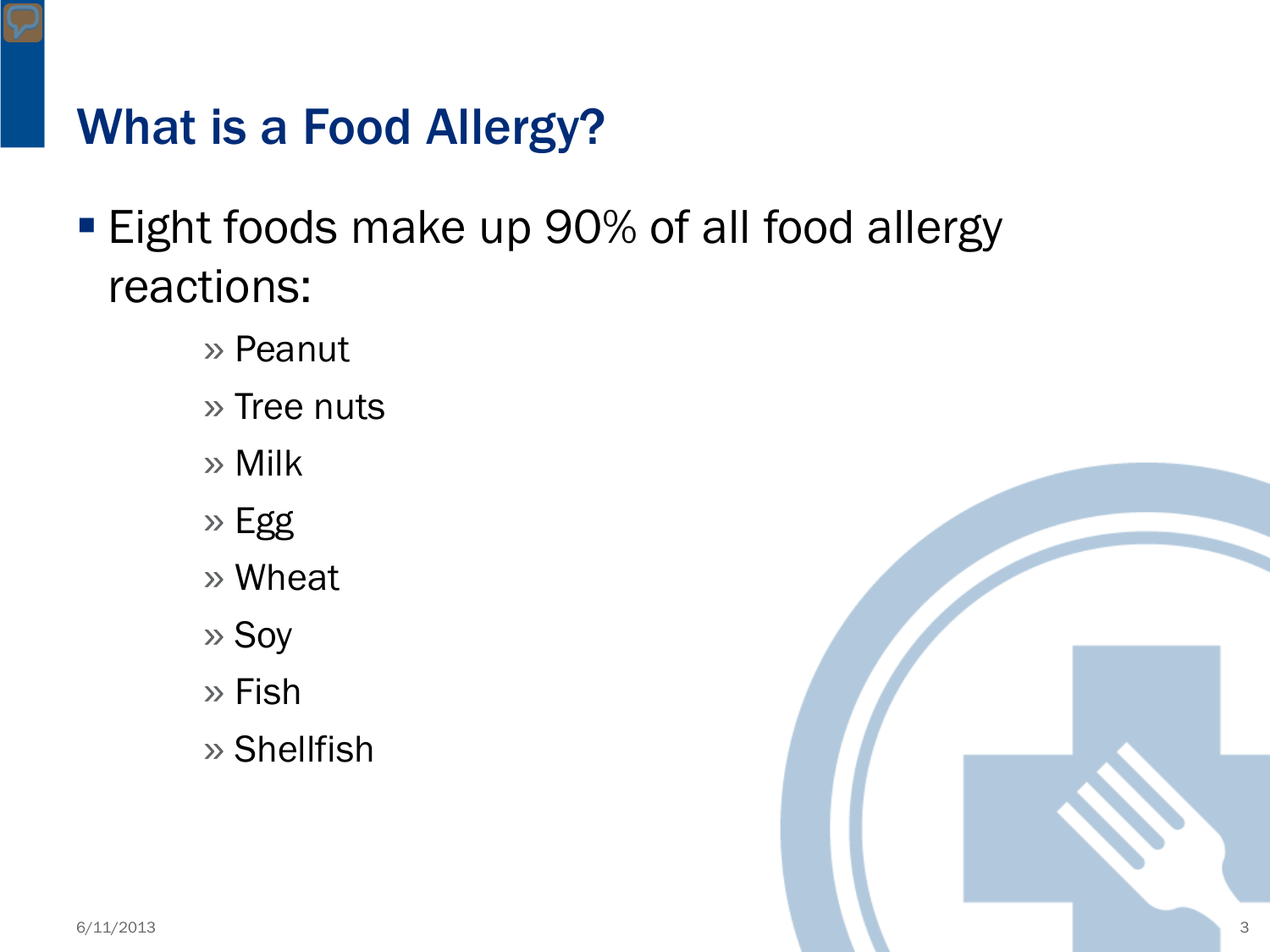#### Food Allergy is a Serious Public Health Issue...

# **B** million

#### Americans with food allergies



www.foodallergy.org 4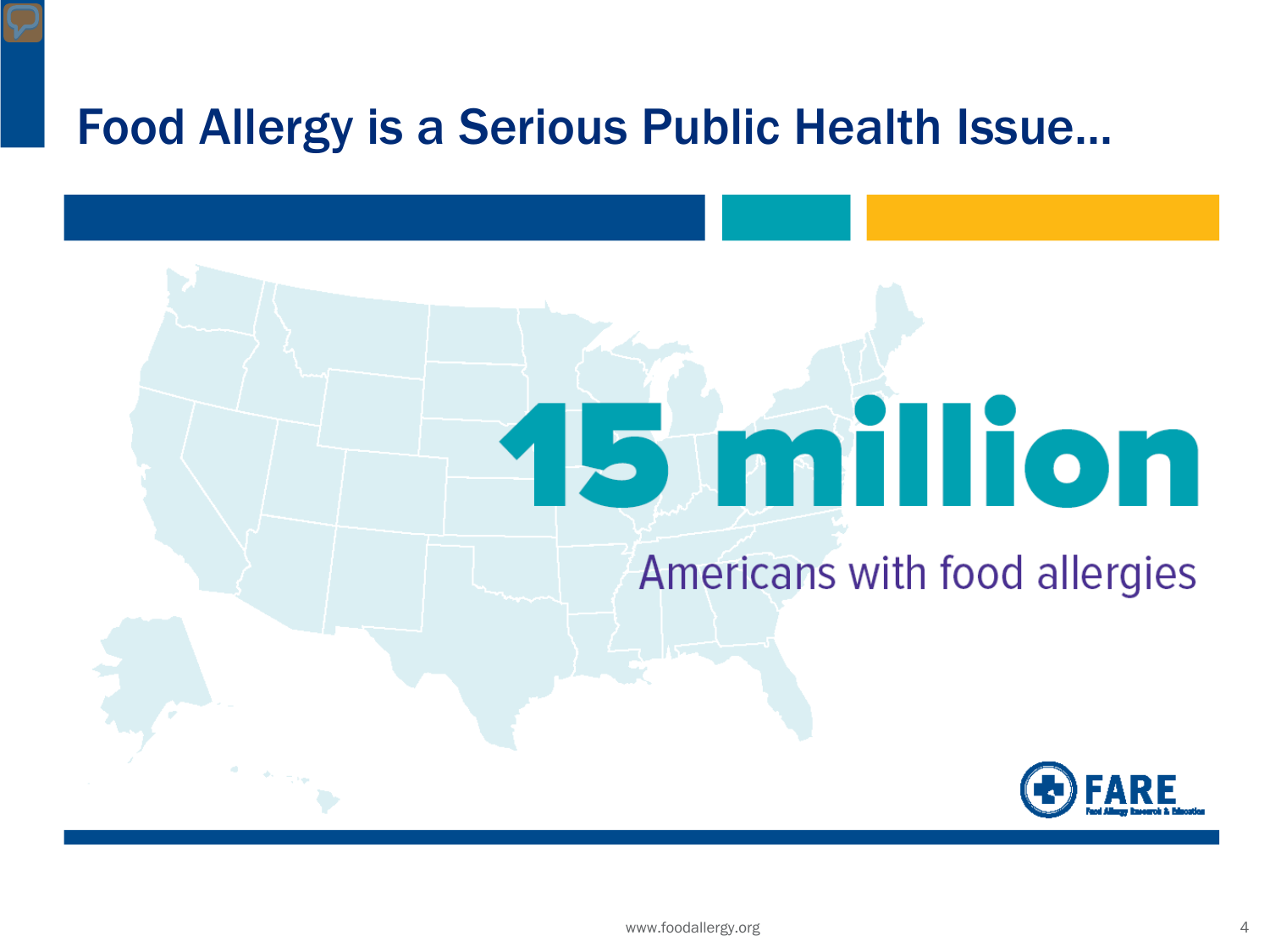# **Includes S.S. Million** children (1 in 13)



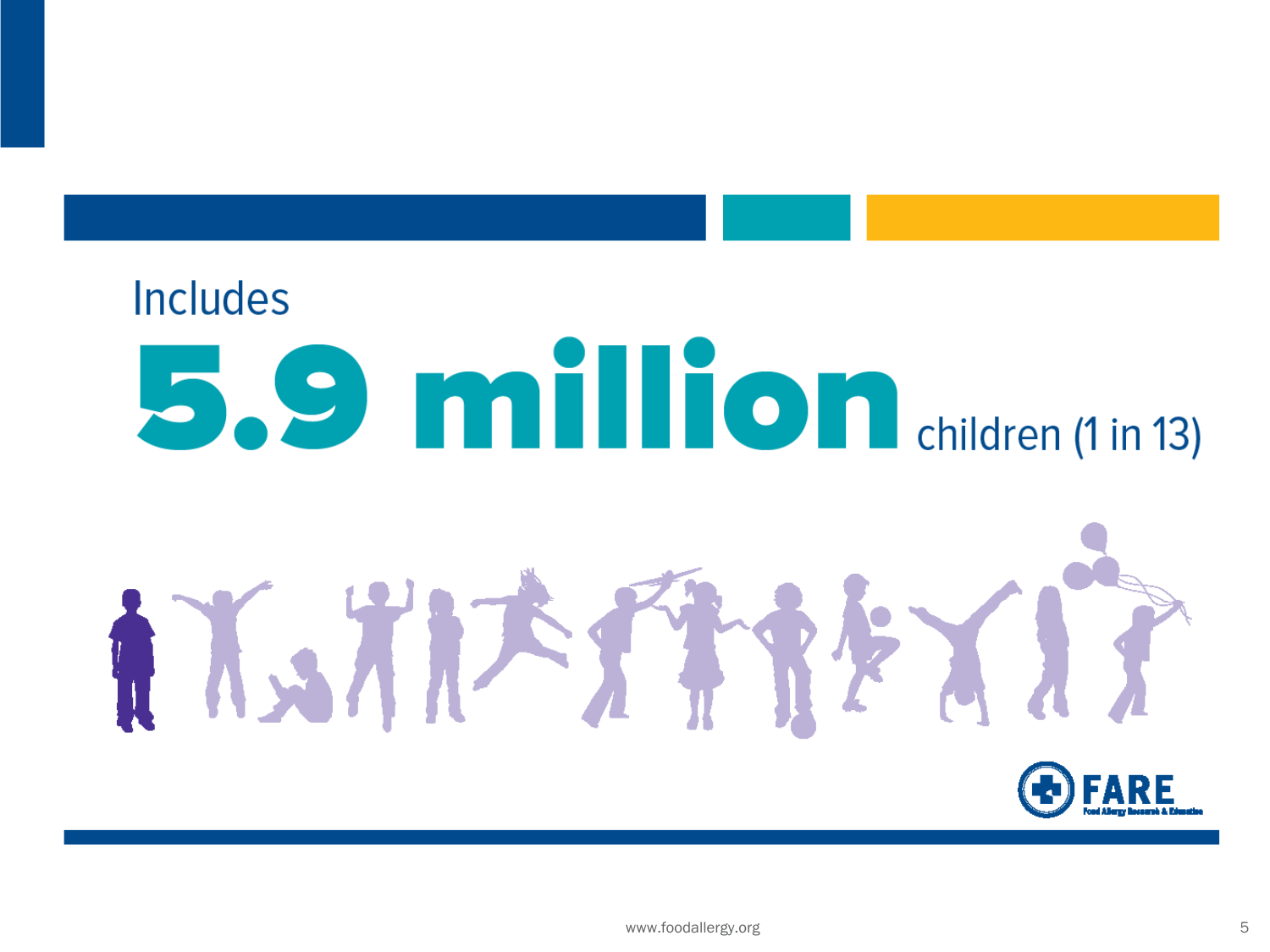## Prevalence is Growing

- The prevalence of food allergies appears to be on the rise:
	- According to a 2008 study by the Centers for Disease Control and Prevention, there was about an 18 percent increase in food allergy seen between 1997 and 2007
	- The prevalence of peanut allergy among children appears to have tripled between 1997 and 2008
- In addition, more than 30 percent of children with a food allergy have multiple food allergies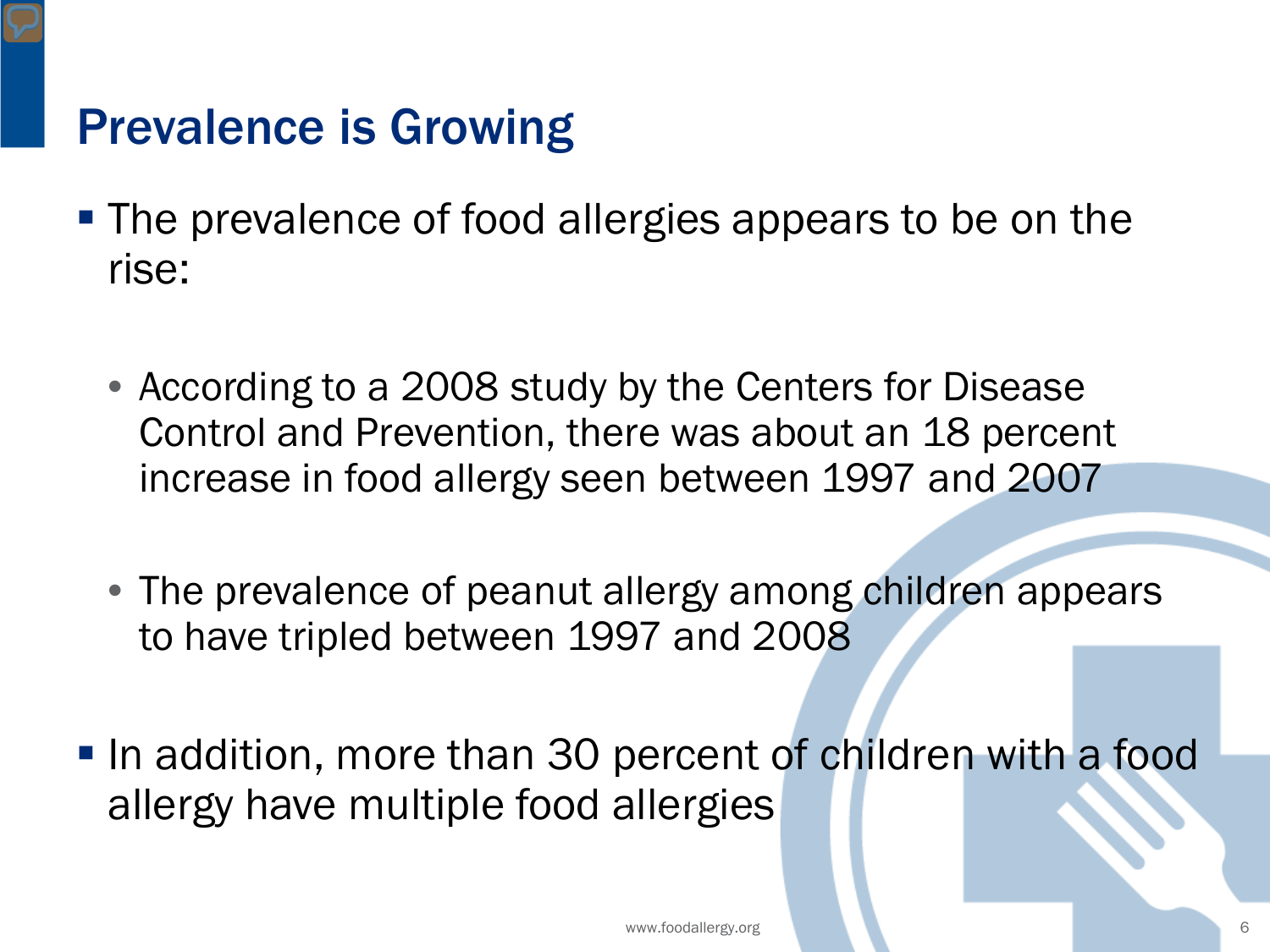# Why is the Prevalence Growing?

- Several unproven theories:
	- Hygiene hypothesis
	- Pre-natal diet/breastfeeding
	- Antibiotic use
	- Reporting bias
	- GMOs

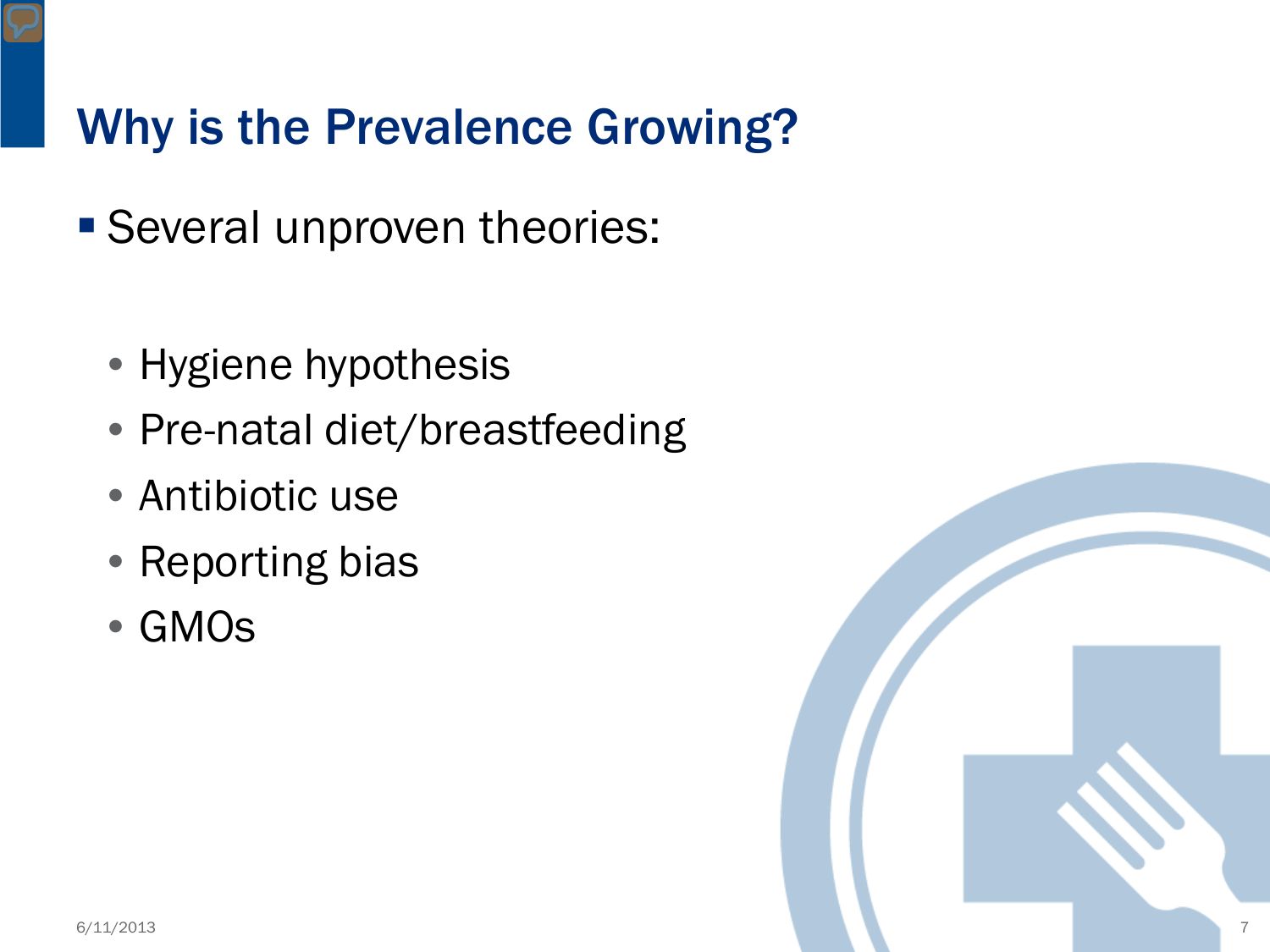## Food Allergies Can Be Life-Threatening

- **Anaphylaxis is a severe allergic reaction that** comes on quickly and may cause death
- **Every 3 minutes a food allergy reaction sends** someone to the emergency department
- **That equates to 203,000 visits to the** emergency room each year – most are due to accidental exposure
- Past reactions do not predict future reactions –<br>so it is important to be prepared with an epinephrine auto-injector, if prescribed

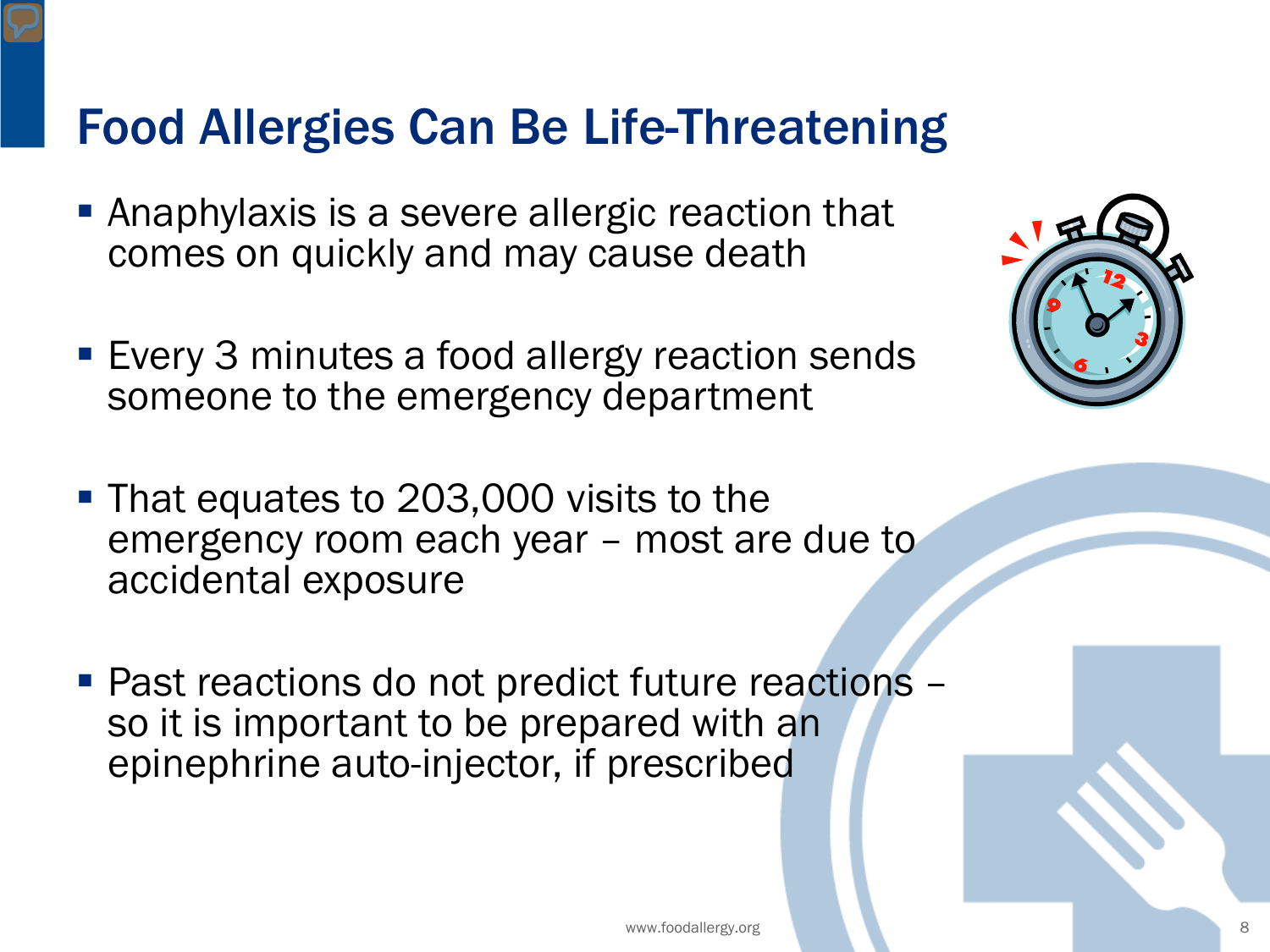#### Current Research into Treatments

- FARE supports a number of clinical trials at prestigious institutions across the country that are exploring promising treatments, but these are still under study and not approved for use outside a research setting.
- **Three treatments being studied:** 
	- Oral Immunotherapy (OIT)
	- Sublingual Immunotherapy (SLIT)
	- Food Allergy Herbal Formula 2 (FAHF-2)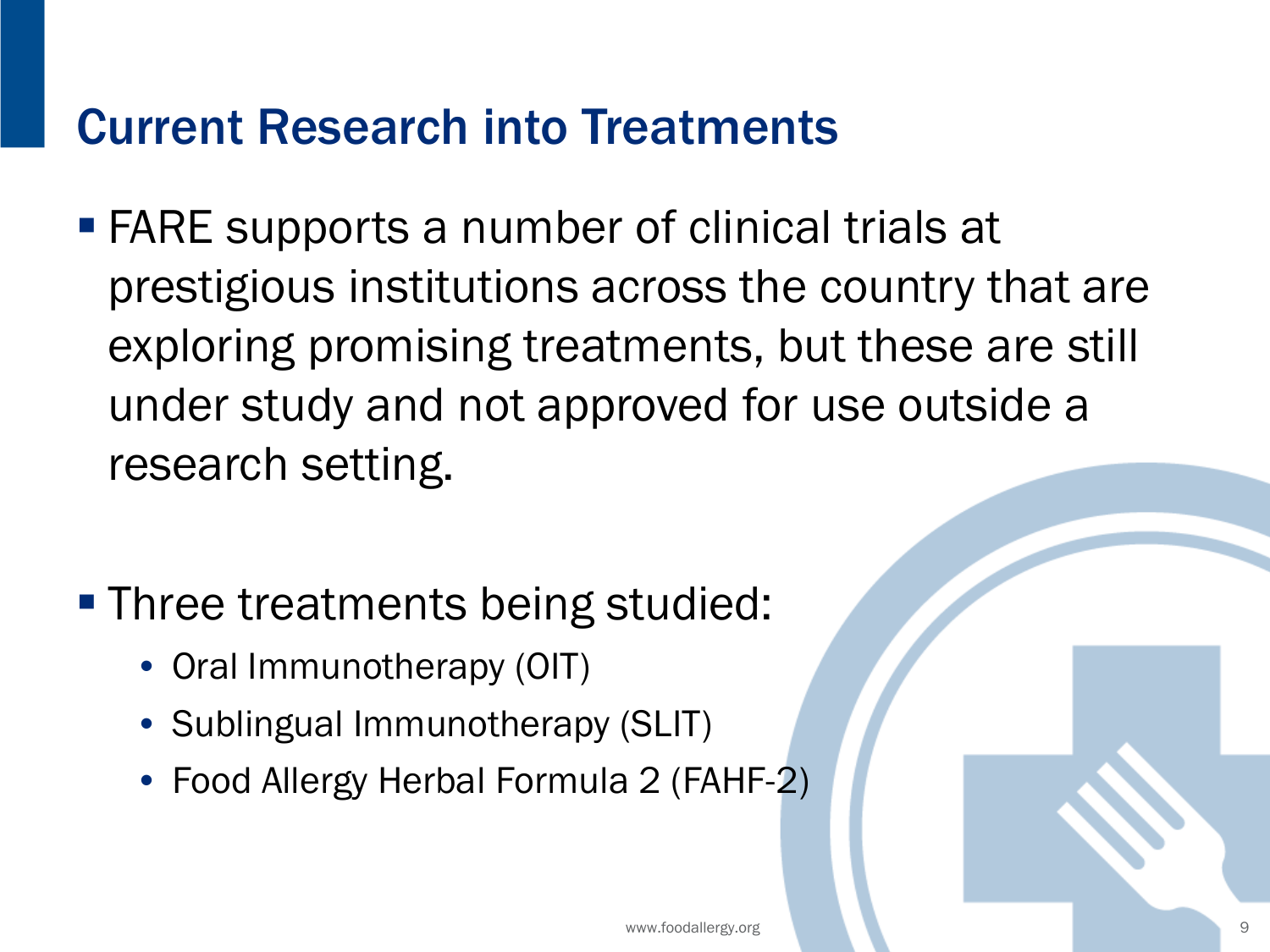# FARE Programs

- In addition to our research, our other programs include:
	- Food Allergy Awareness Week (May 12-18)
	- Food Allergy Conferences
	- School Food Allergy Programs: Safe@School, AllergyReady.com
	- Teen Programs: Teen Summit, Teen Advisory Group (TAG)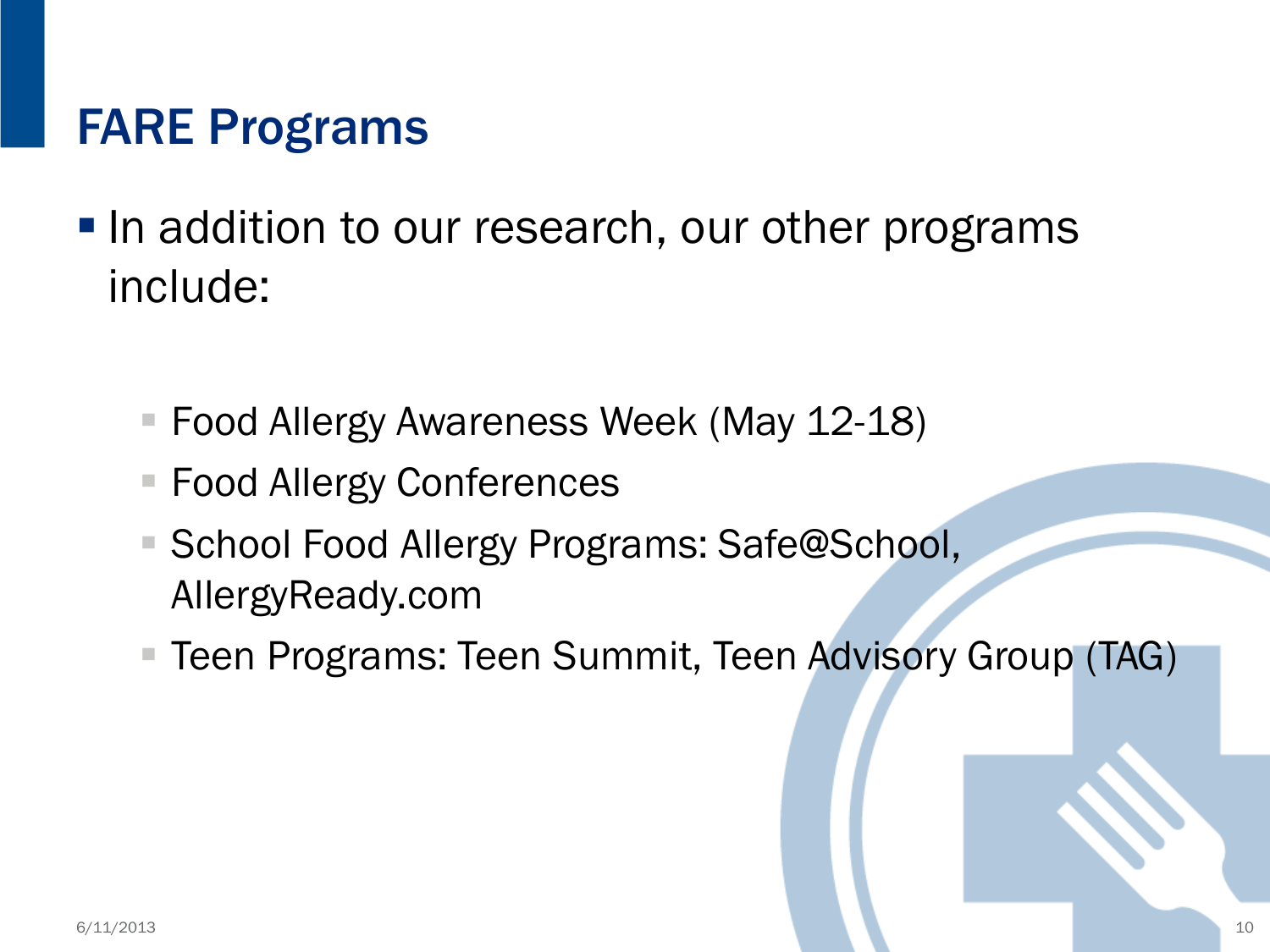# FARE Programs

- Other programs include:
	- Food Industry Day
		- Monday, October 7, 2013
		- Hyatt Dulles Hotel in Herndon, VA
	- **Advocacy Initiatives** 
		- Stock epinephrine
		- EMT carry/use
		- FDA:
			- » Thresholds
			- » Preventive Controls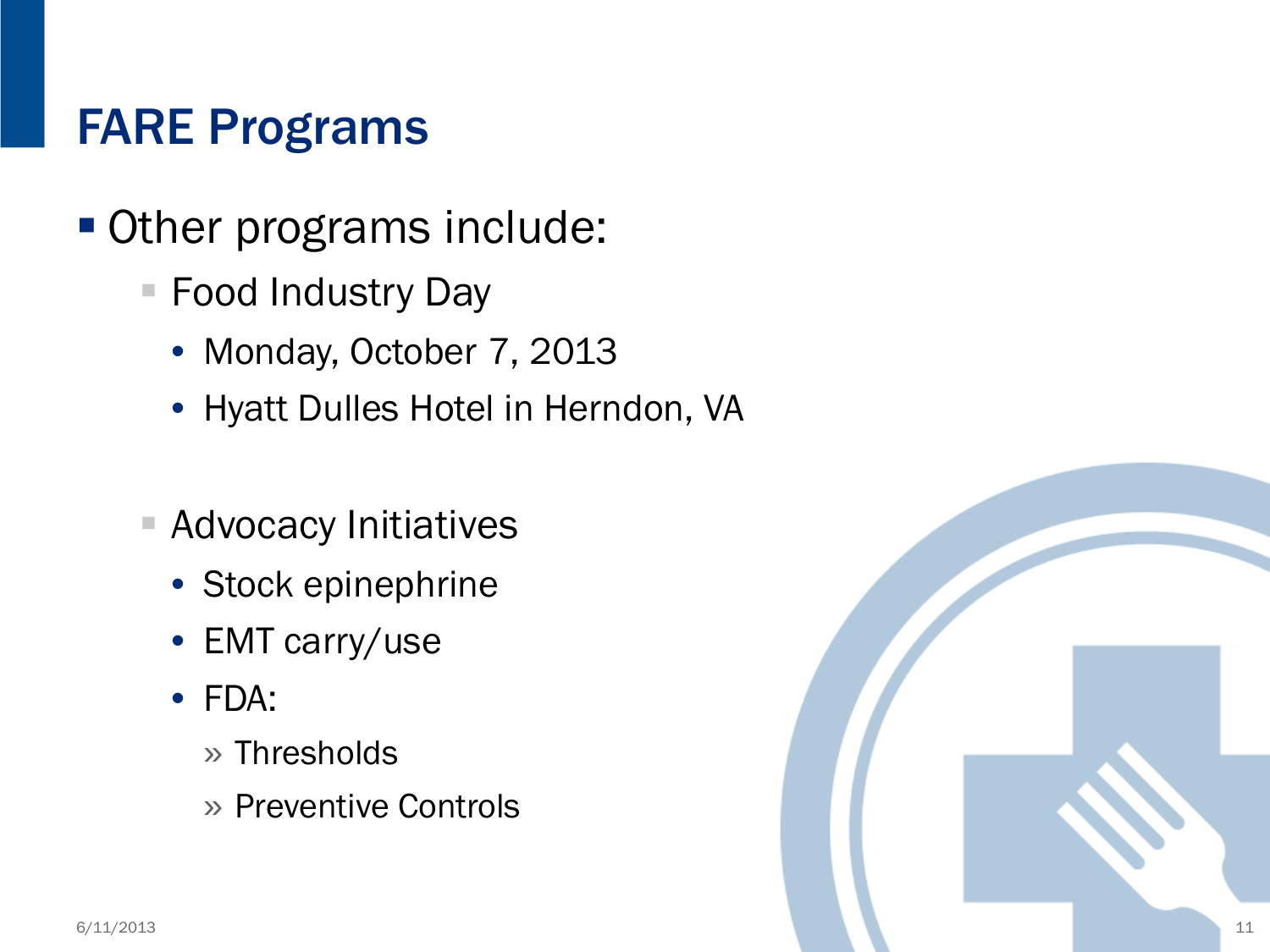# FDA

# **Thresholds**

- Looking at whether it is possible to safely establish threshold levels for major allergens.
- Pros:
	- Clearer direction for industry
	- Less confusion with "may contain" labels
- Cons:
	- No set amount of safe allergen level is known due to widely varying levels of allerginicity.
	- Informed choice is very important to our membership and 65% said they would not buy products even if they could be assured the level would not cause a reaction.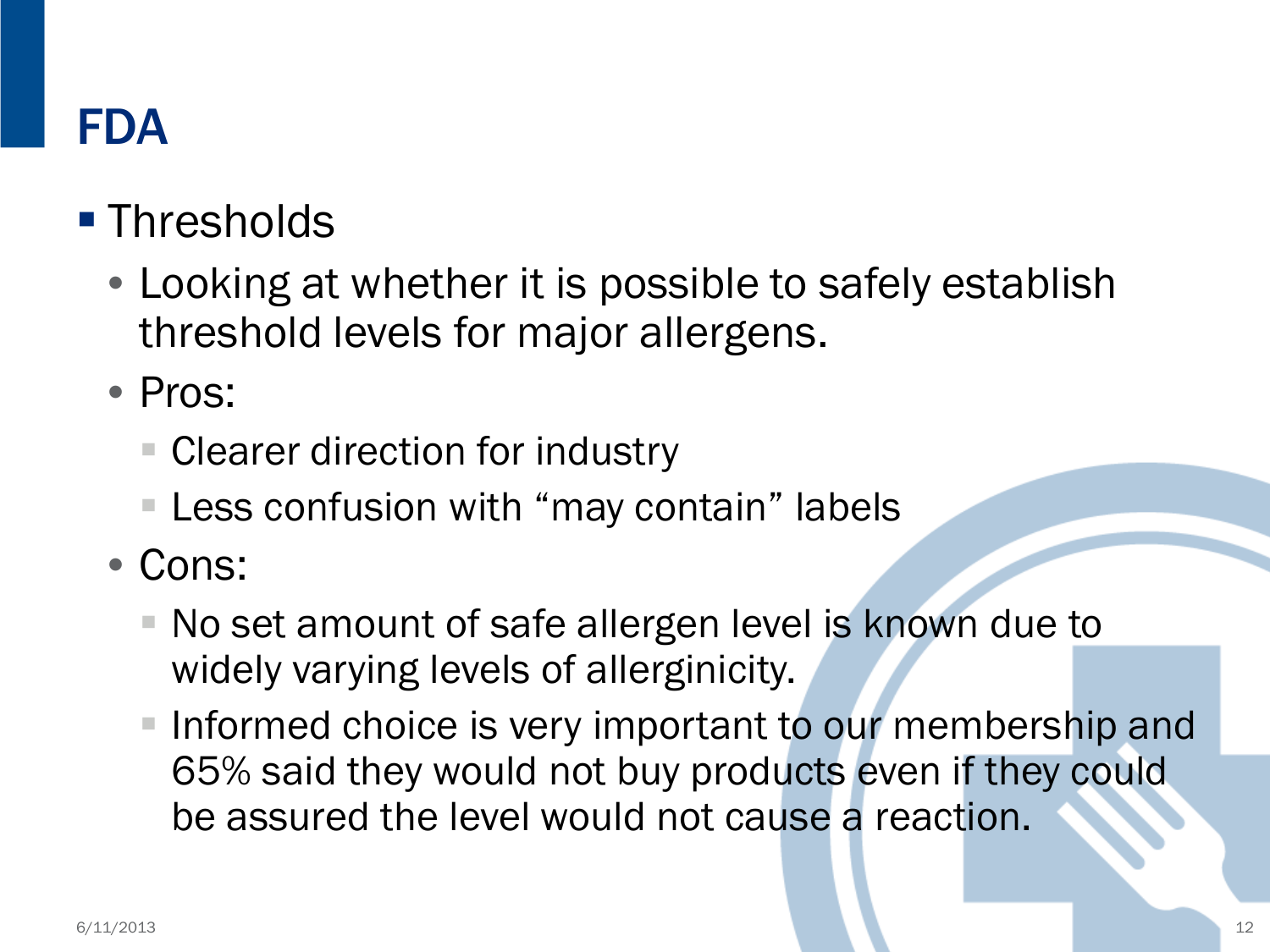# FDA

#### **Preventive Controls**

- Would improve food safety by reducing the risks from all hazards in manufactured food, including food allergens.
- Part of the FDA Food Safety Modernization Act (2011)
- Specific requirements for preventing the unintended presence of allergens.
	- Reducing risks of cross-contact
	- Reducing recalled from undeclared food allergens
- Companies would have 1 year after it is published in the Federal Register.
- Comment period will close on September 16.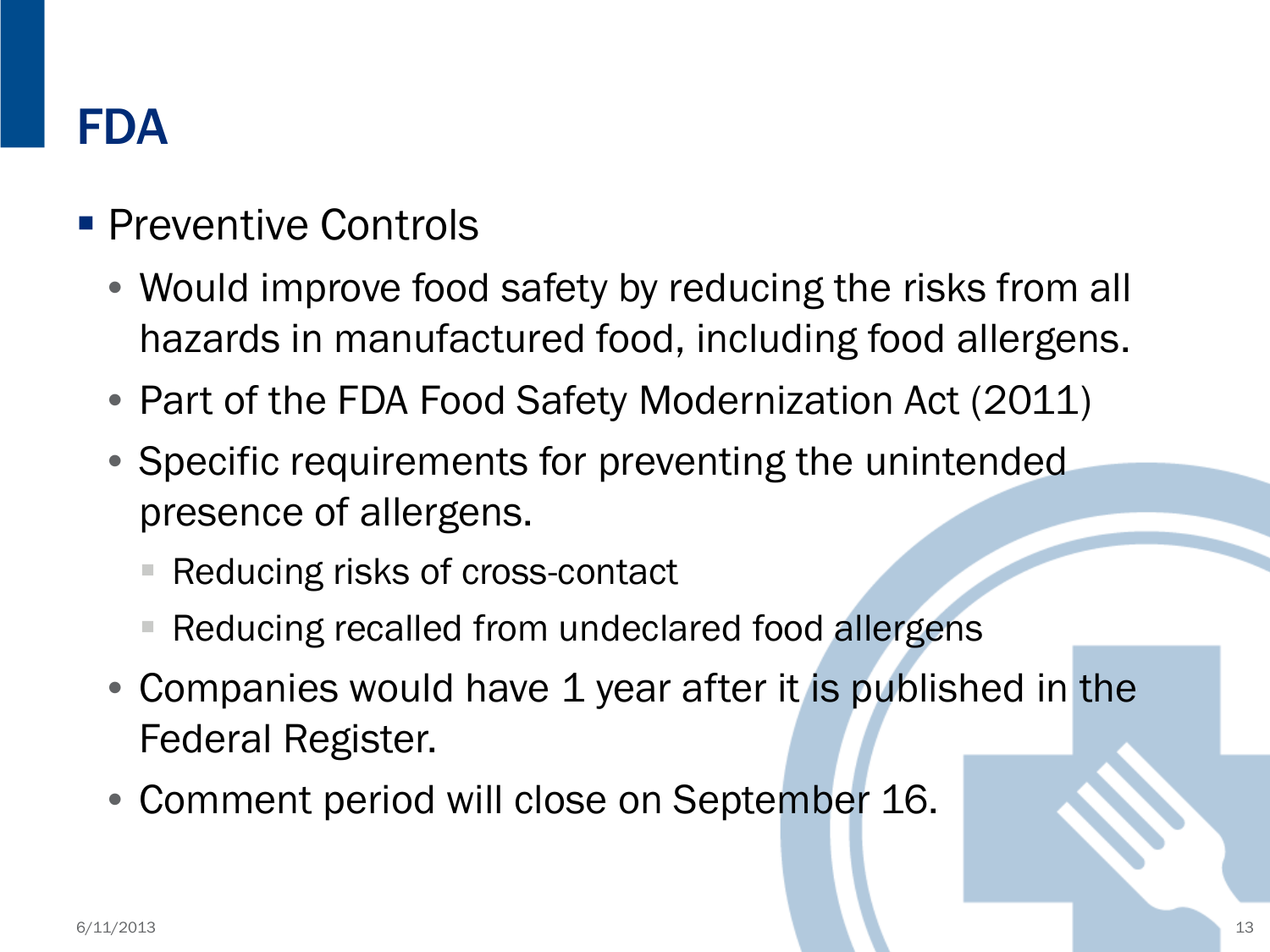# ServSafe Allergen Awareness Training Program

- Committee Formed in December, 2012
	- Committee members include professionals from corporate food service, restaurants, independent food allergy trainers, physicians and non-profit organizations
	- Some of the companies represented included Food Allergy Research & Resource Program, Chic-Fil-A, Sodexo and the Celiac Foundation. FARE was represented by two staff members, Joel Schaffer (formerly of Disney) and Steve Taylor, who is a member of the FARE Medical Advisory Board.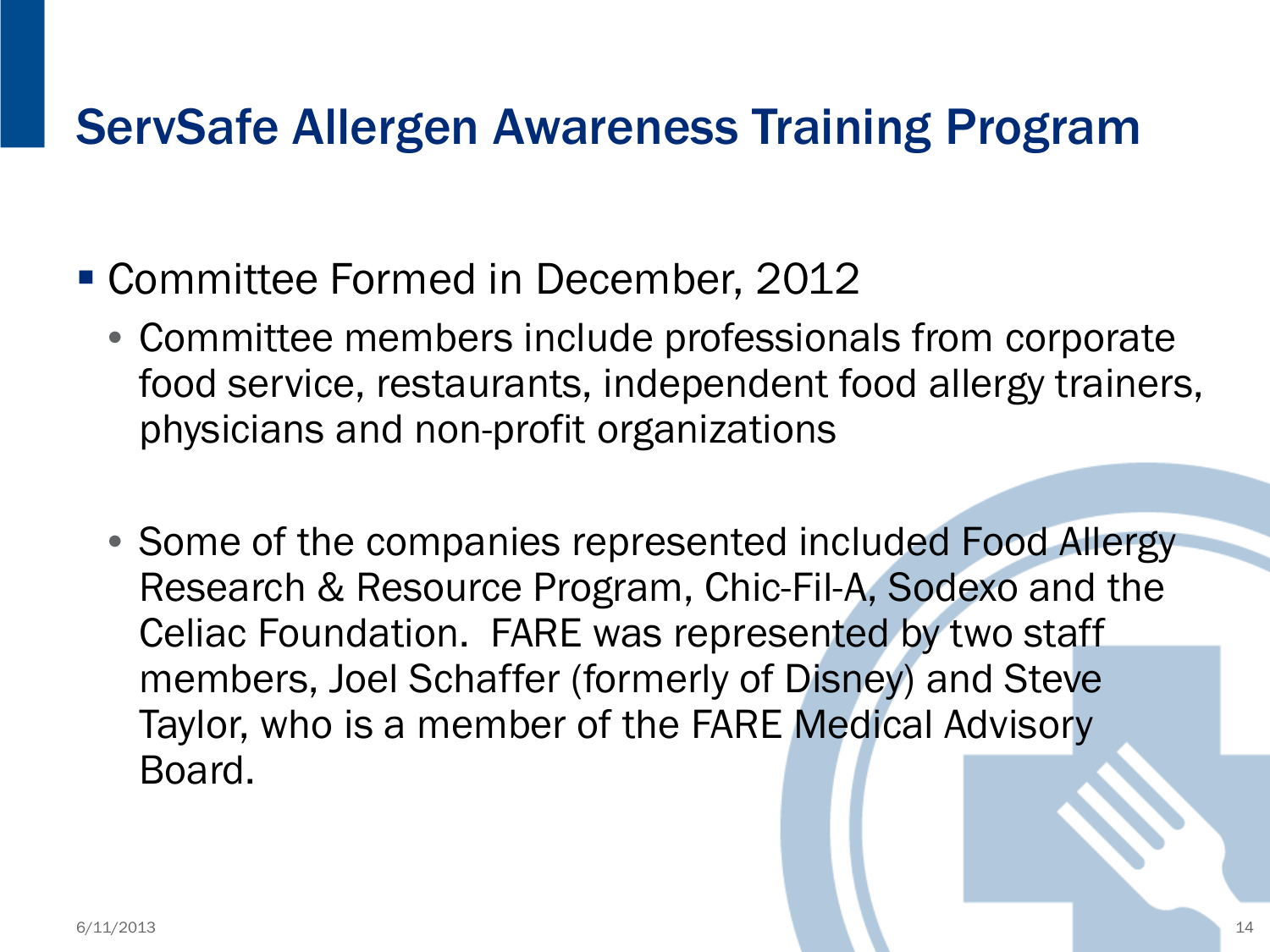# ServSafe Allergen Awareness Training Program

- **Program categories include:** 
	- Food allergy fundamentals
	- Purchasing, receiving & storing food
	- Preparing & delivering food
	- Customer communication
	- Emergency preparedness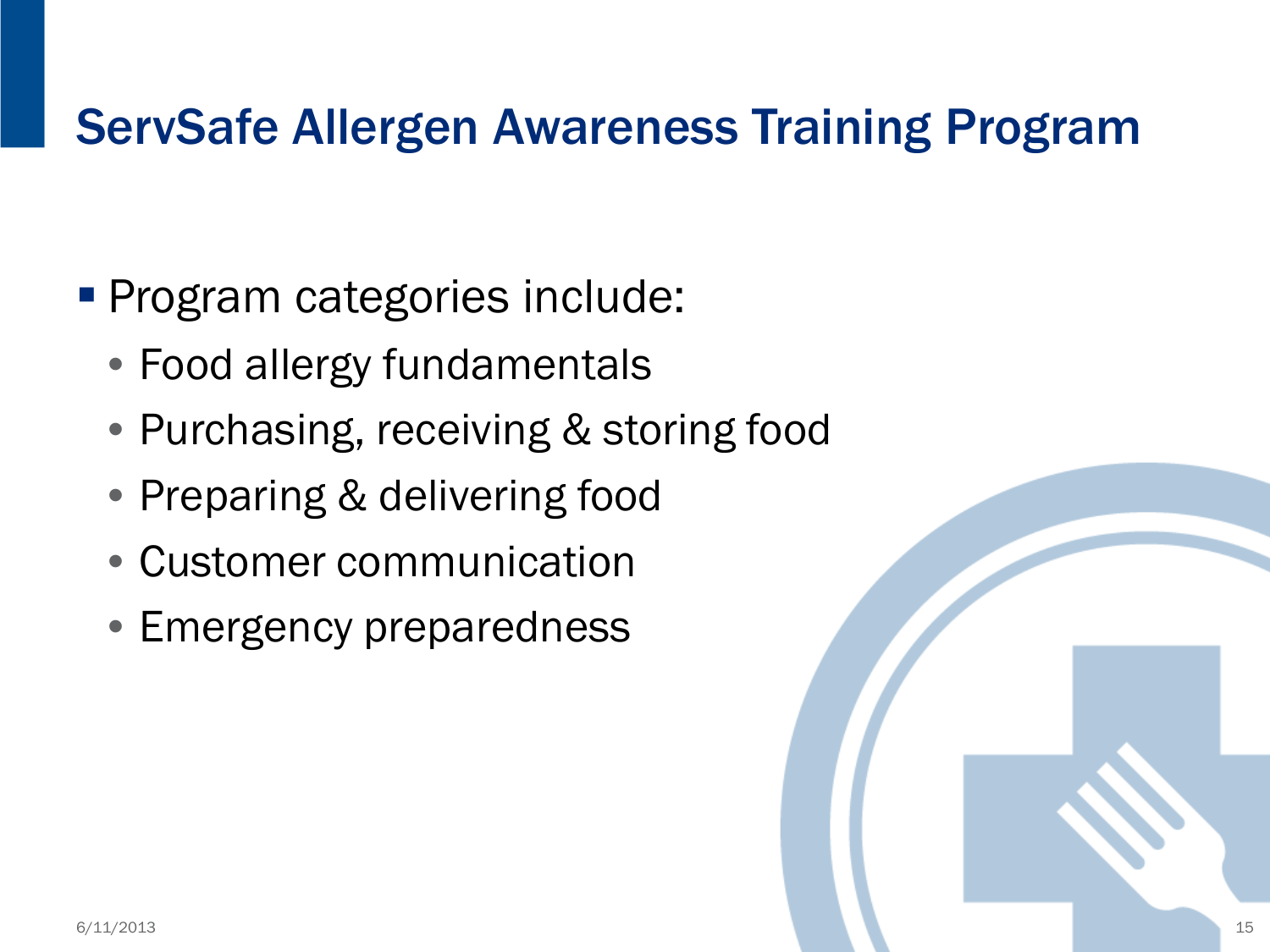# Food Allergy Fundamentals

- What is a food allergy
	- Difference between an allergy & an intolerance
	- Common symptoms and reactions
		- What is anaphylaxis
- What are the "Big 8"?
- **How to read a label** 
	- Laws surrounding labeling
	- How do laws differ between retail and wholesale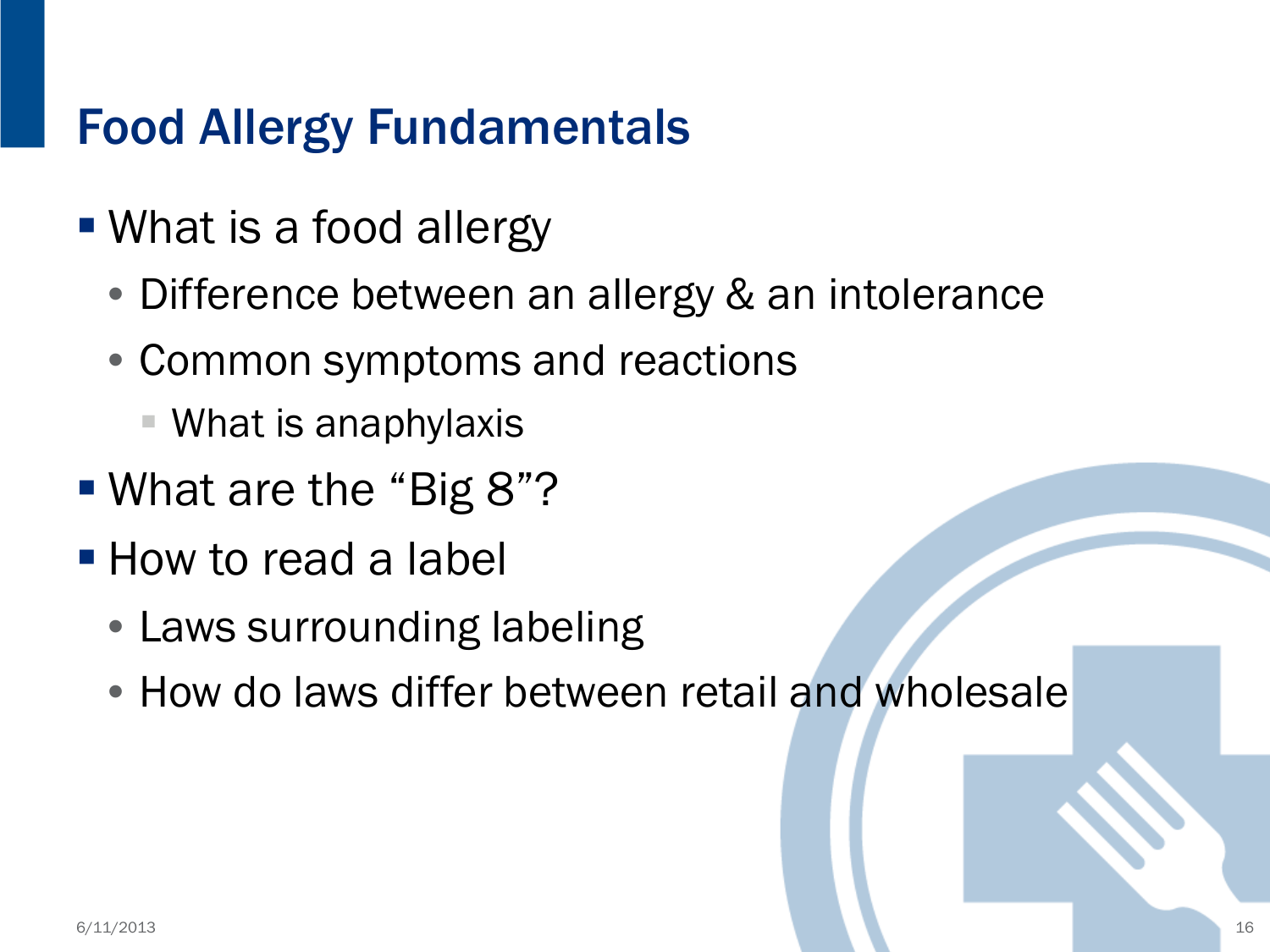# Purchasing, Receiving and Storing Food

- **How do you vet suppliers**
- **How to unload food to avoid cross contact** 
	- Inspect truck and boxes for broken packages or possible spillage
- **How to store food to avoid cross contact** 
	- Designate specific locations for foods containing allergens
	- Carefully label items to avoid confusion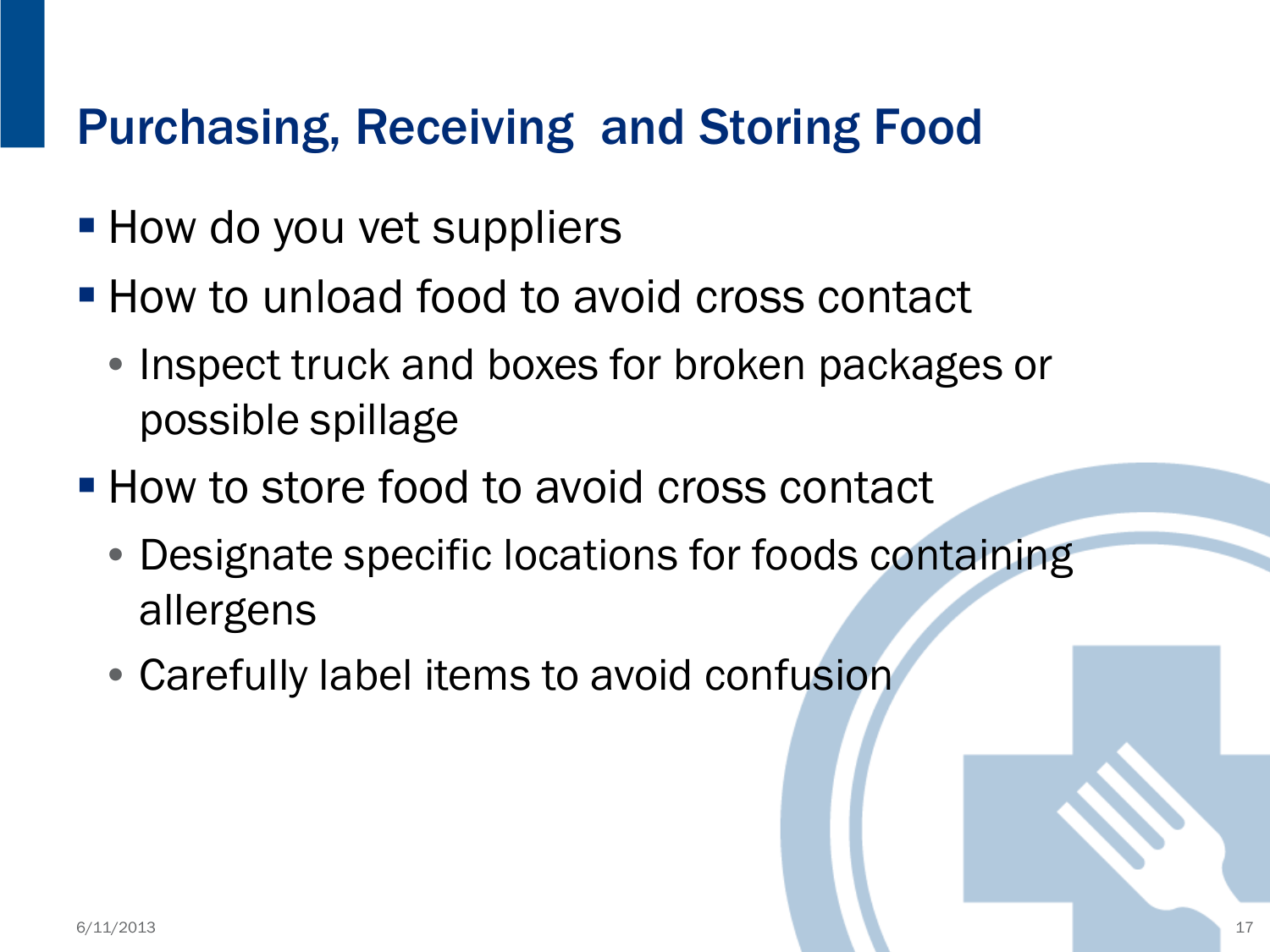# Preparing and Delivering Food

- **Cleaning and sanitizing** 
	- Kitchen surfaces
	- Dishware, flatware, utensils & equipment
	- Tables & Chairs
	- Staff
		- Wash hands, change gloves, change towels, etc.
- Segregate Cooking Equipment
	- Designated pans, cutting boards, knives, etc.
- **Meal Completion** 
	- Meal should be designated as allergen-free and steps must be taken to avoid cross-contact once it leaves the kitchen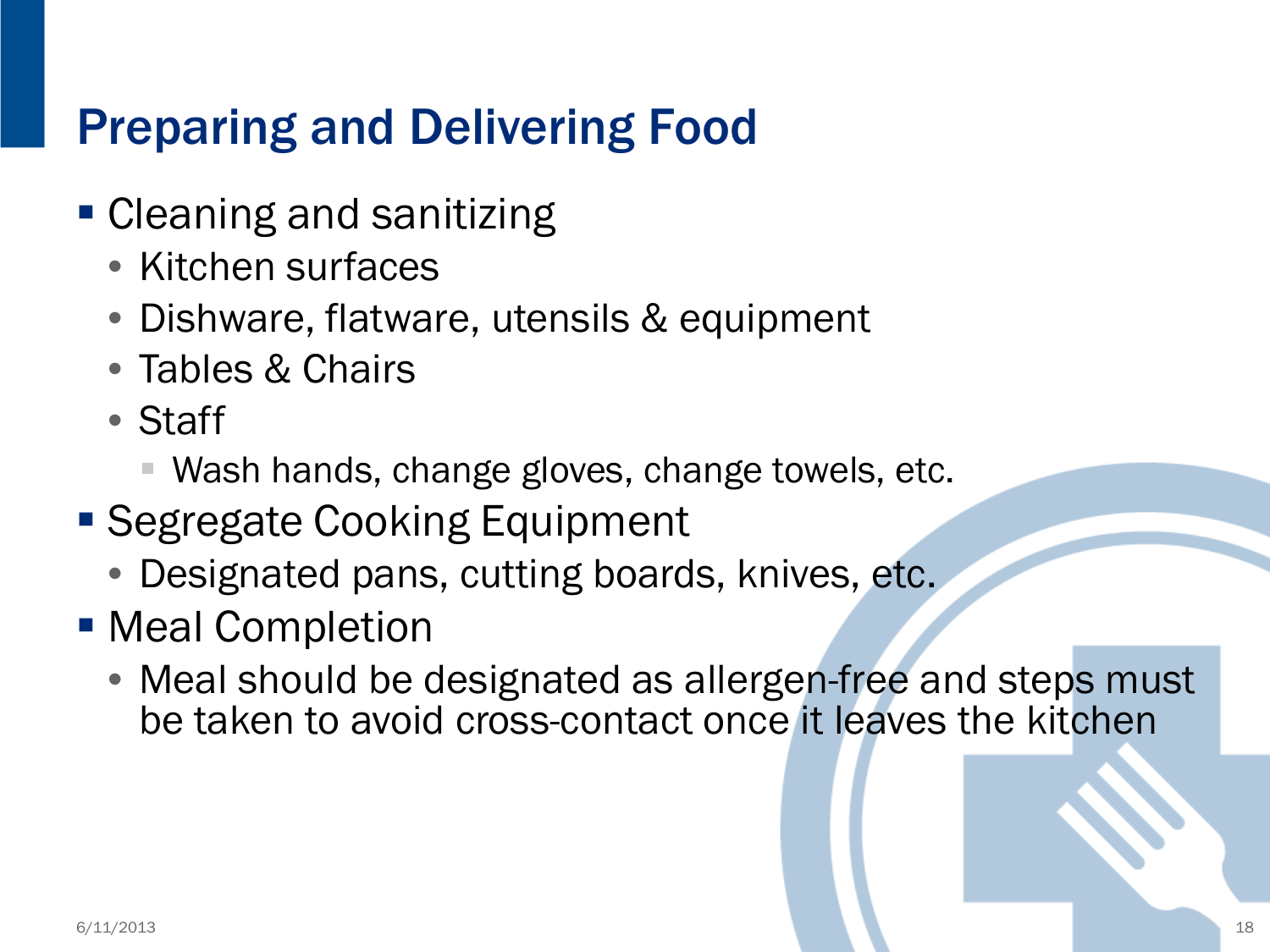# Customer Communications

- **How to respond to questions** 
	- Can you accommodate my needs?
	- What policies do you have regarding food allergies?
- **How to explain what a restaurant is capable of doing** 
	- What items on the menu can I eat?
		- What are the ingredients?
		- Can I see the label?
	- What substitutions can you make?
	- How do you avoid cross contact?
- **When should the restaurant involve the manager or chef-**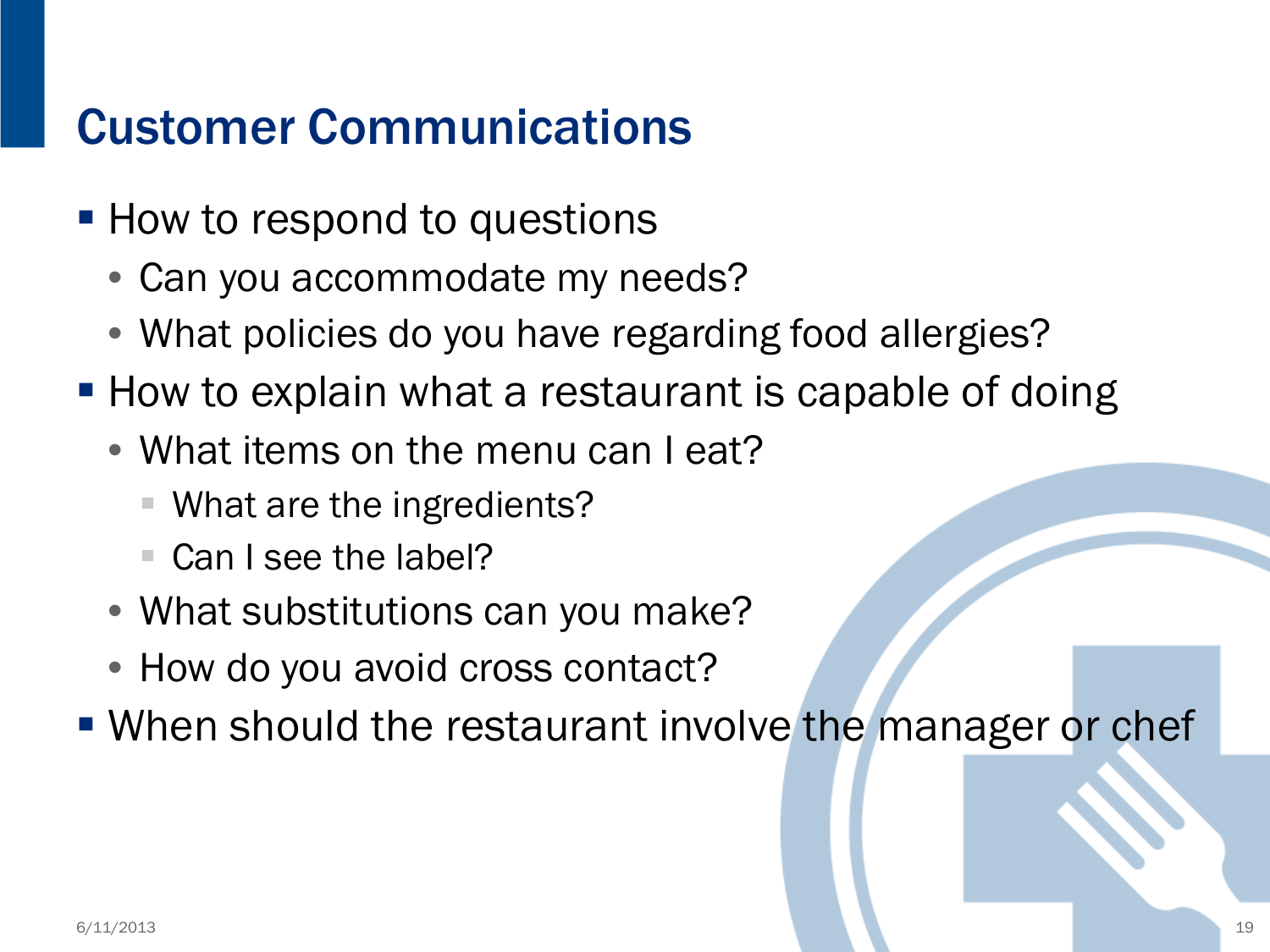#### Emergency Preparedness

- **How to identify if a person is having an allergic** reaction
- What to do when an allergic reaction occurs
	- Call 911, explain that a person is having an allergic reaction
	- Confirm that the ambulance is carrying epinephrine and that there will be a first-responder on the scene that can administer epi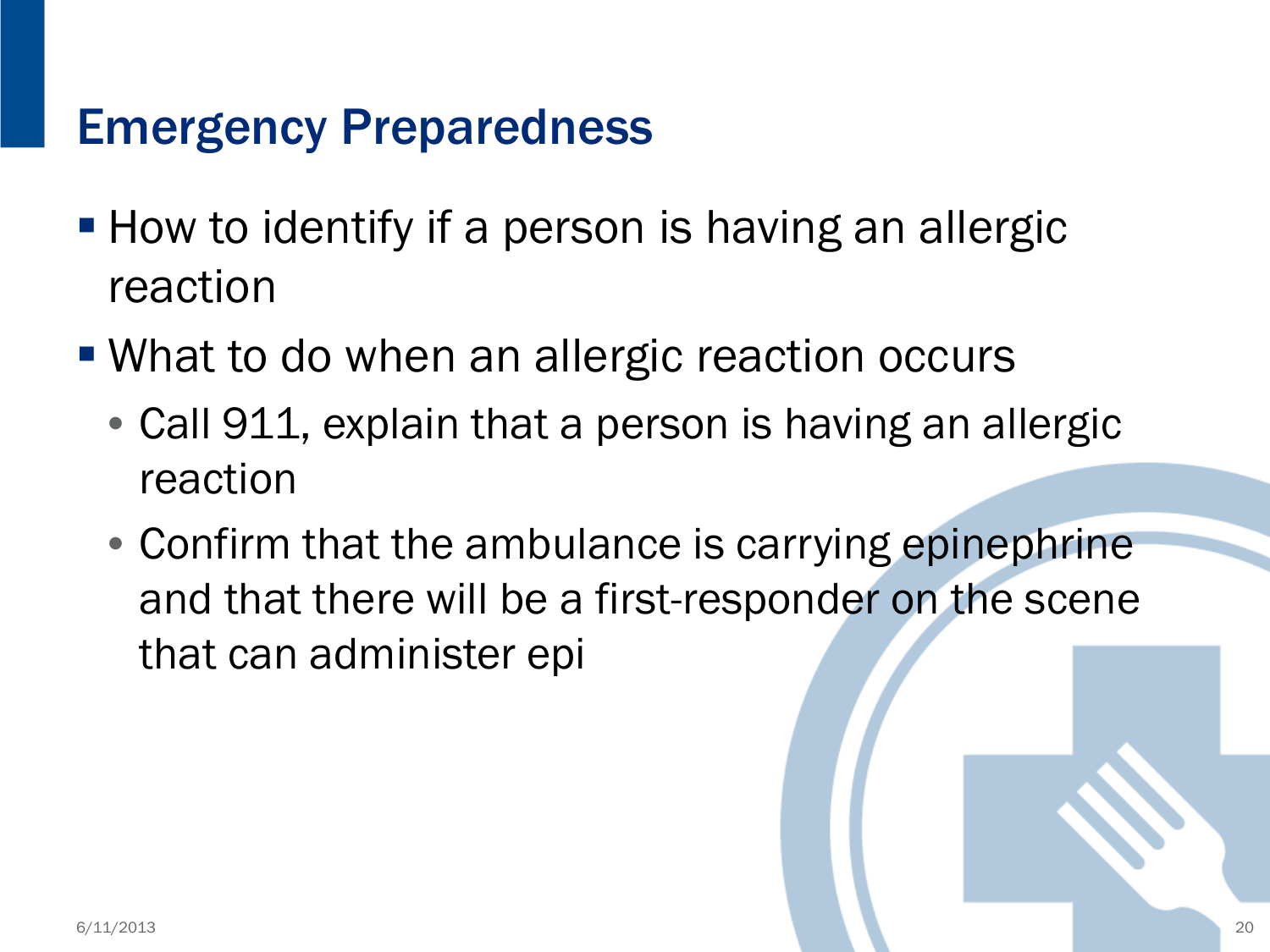#### Program Delivery

- **The NRA and FARE are working on PR strategies** including targeted mailings, press releases and speaking engagements to promote the program
- The program is expected to be available to restaurants in late summer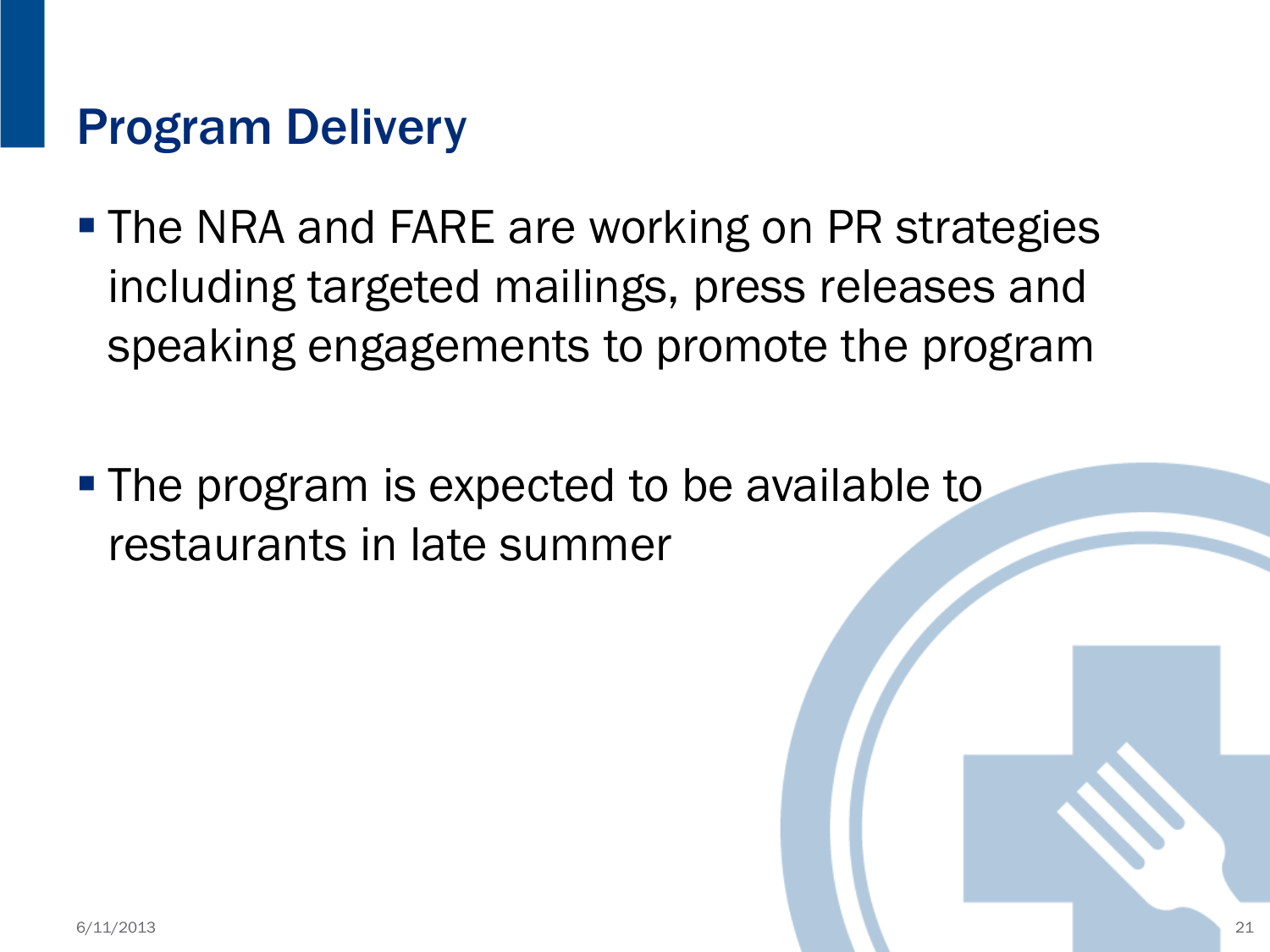#### FARE Tools

- FARE is developing additional tools for restaurants and customers
- **Restaurant Tools and Resources on Website** 
	- **Sample policies**
	- Best practices for customer communication
	- Emergency Action Plan
	- Menu suggestions
- Customer Tools and Resources on Website
	- Food Allergy Card
	- Steps on how to identify an appropriate restaurant and how to have a safe dining experience
	- Webinar with Chef Joel Schaefer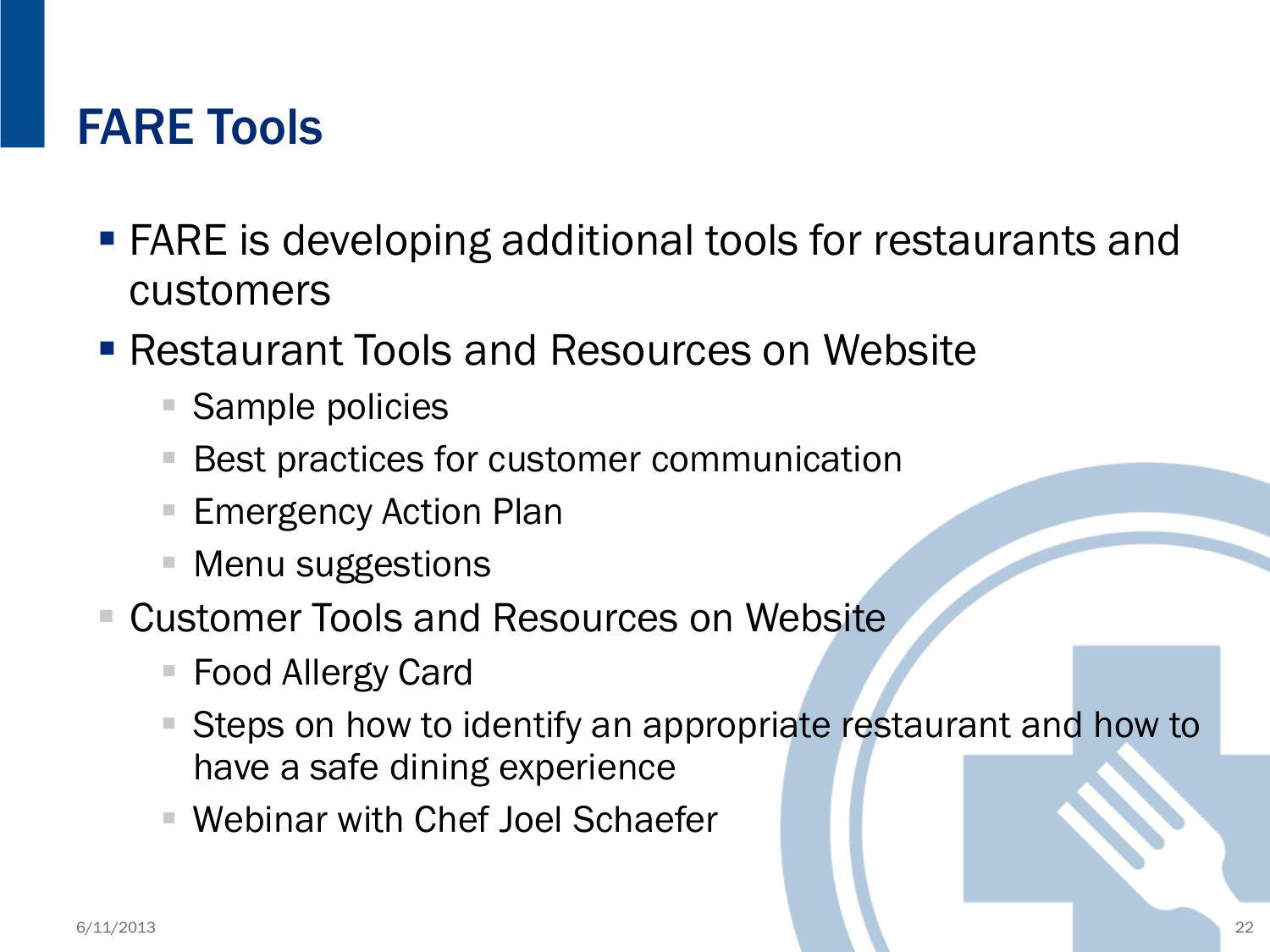# Other Restaurant Resources in Progress

- **Searchable database for trained restaurants**
- **Mobile app to search for trained restaurants**
- Window sticker indicating that restaurants have been trained
- **PSA Campaign (tv, radio and print)** 
	- Emphasizing the importance of the restaurant/customer communication in ensuring a safe experience